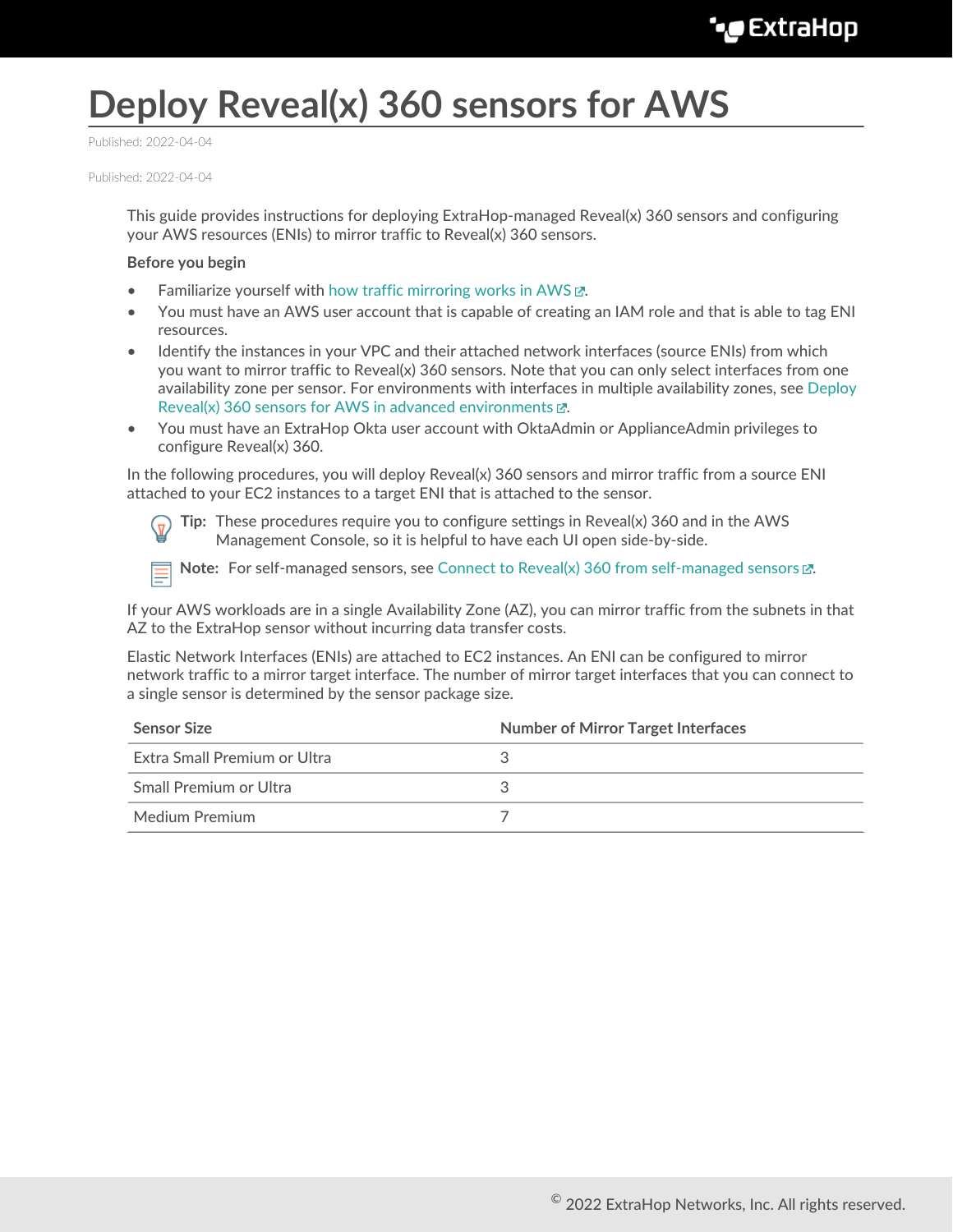

# **Retrieve your tenant ID**

Your tenant ID is required to create an IAM role and to tag your ENI resources in AWS. Retrieve the ID from the Reveal(x) 360 Administration page by completing the following steps.

- 1. Log in to the Reveal(x) 360 Console through the URL provided in your welcome email. You can also click the System Settings icon and then click **All Administration**.
- 2. Click **Mirror Targets**.
- 3. Copy the tenant ID.

# **Create a target network interface (ENI)**

You must create an ENI for each subnet in your VPC that you want to monitor with Reveal(x) 360. A single Reveal(x) 360 sensor can only monitor ENIs from one availability zone.

For more information, see the following AWS documentation: Creating a network interface  $\mathbb{Z}$ .

- **Important:** You must create a security group with an inbound rule that allows the VXLANencapsulated traffic to be sent over UDP port 4789 from the traffic mirror source to the traffic mirror target. There must be no outbound rules. See AWS documentation about creating a security group  $E$ .
- 1. Log in to the Amazon EC2 management console through <https://console.aws.amazon.com/ec2/> $\mathbb{E}$ .
- 2. In the left pane, under Network & Security, click **Network Interfaces**.
- 3. Click **Create Network Interface** and complete the following fields:

• **Description:** Type a description. The description text appears in the Description field on the Mirror Target Interfaces page.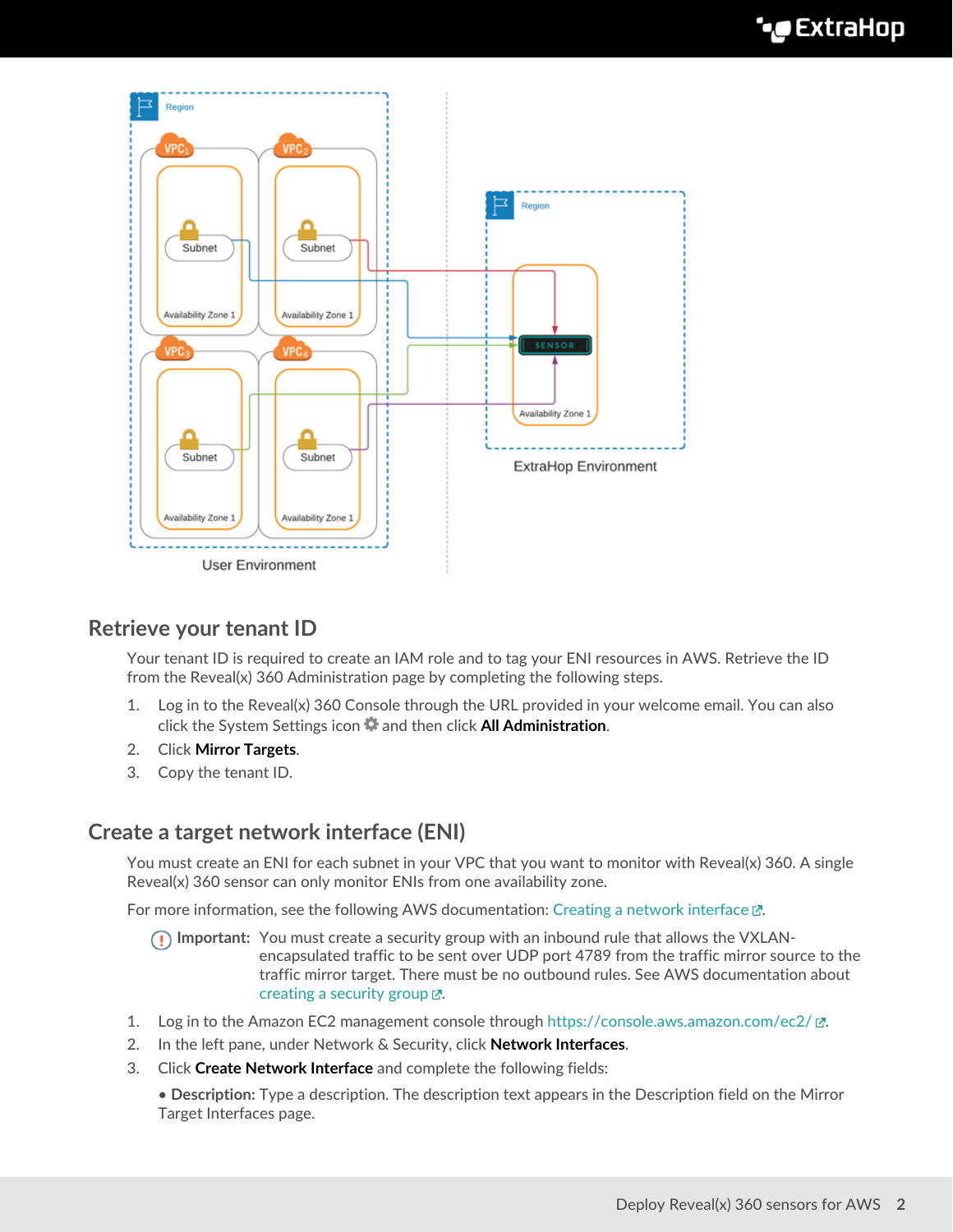• **Subnet:** Select a subnet from the drop-down list.

• **IPv4 Private IP:** Select **Auto-assign**. Alternatively, select **Custom** and then type the primary private IPv4 address in the IPv4 address field. If the subnet has an associated IPv6 CIDR block, you can optionally specify an IPv6 address.

- **Elastic Fabric Adapter:** Do not select the Elastic Fabric Adapter checkbox.
- **Security groups:** Select the security group you created earlier to allow VXLAN traffic into the ENI.
- 4. Click **Add Tag**.
- 5. Type extrahop-tenant in the Key field and type your tenant ID in the Value field.
- 6. Click **Create**.

## **Create an IAM role in AWS**

The IAM role enables you to grant ExtraHop access to the traffic mirror targets you created in AWS.

- 1. Return to the AWS Management Console.
- 2. In the Security, Identity, & Compliance section, click **IAM**.
- 3. In the left pane, click **Roles**.
- 4. Click **Create role**.
- 5. Click **Another AWS account**.
- 6. In the Specify accounts that can use this role section, type 895242732570 in the Account ID field.
- 7. Select the **Require external ID** checkbox and type your tenant ID in the External ID field.
- 8. Click **Next: Permissions**.
- 9. Click **Create policy**. The Create policy page opens in a new browser window or tab.
- 10. Click the JSON tab and paste the following JSON text into the field, replacing all existing text.

```
{
        "Version": "2012-10-17",
        "Statement": [
\left\{ \begin{array}{ccc} 0 & 0 & 0 \\ 0 & 0 & 0 \\ 0 & 0 & 0 \\ 0 & 0 & 0 \\ 0 & 0 & 0 \\ 0 & 0 & 0 \\ 0 & 0 & 0 \\ 0 & 0 & 0 \\ 0 & 0 & 0 \\ 0 & 0 & 0 \\ 0 & 0 & 0 \\ 0 & 0 & 0 \\ 0 & 0 & 0 \\ 0 & 0 & 0 & 0 \\ 0 & 0 & 0 & 0 \\ 0 & 0 & 0 & 0 \\ 0 & 0 & 0 & 0 \\ 0 & 0 & 0 & 0 & 0 \\ 0 & 0 & 0 & 0 & 0 \\ 0 & 0 & 0 & 0 & 0 "Effect": "Allow",
                       "Action": [
                               "ec2:CreateNetworkInterfacePermission"
                      \cdot "Resource": "*",
                       "Condition": {
                               "StringEquals": {
                               "ec2:ResourceTag/extrahop-tenant": "<tenant-id>"
 }
 }
                },
\left\{ \begin{array}{cc} 0 & 0 \\ 0 & 0 \end{array} \right\} "Effect": "Allow",
                       "Action": [
                               "ec2:DescribeNetworkInterfaces"
                       ],
                       "Resource": "*"
 }
        ]
}
        Note: The CreateNetworkInterfacePermission parameter enables you to attach your
```
ENI to the Reveal(x) 360 sensor.

11. Replace <tenant-id> with your ExtraHop tenant ID.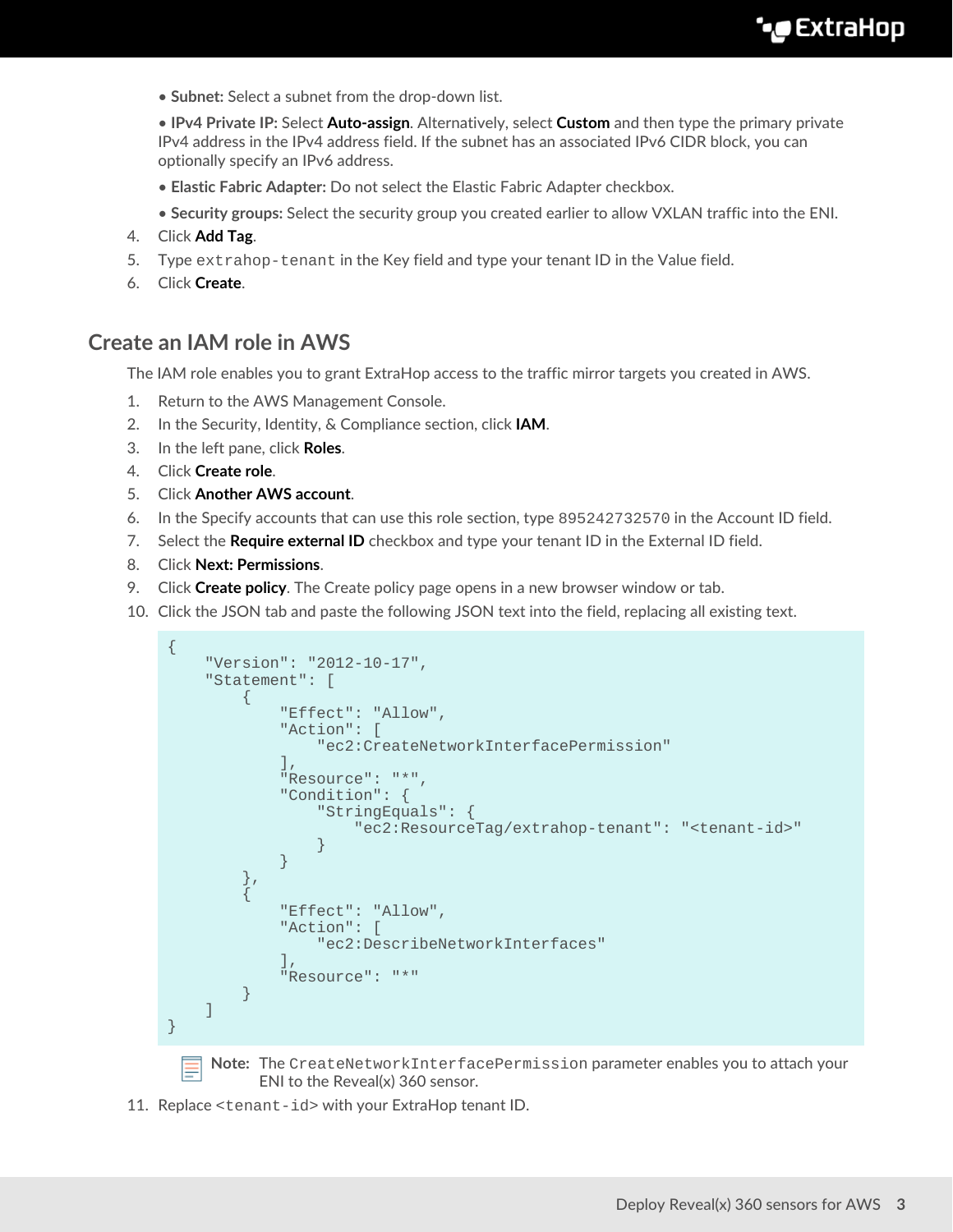- 12. Click **Review policy**.
- 13. Type a name in the Policy field. This name can be any string.
- 14. Click **Create policy**.
- 15. After the policy is created, close the **Policies** tab and return to the Create role page.
- 16. Click the Refresh icon  $\Omega$ . (Do not refresh the browser page.)
- 17. In the Filter policies field, type the name of the policy you created.
- 18. Select the checkbox next to the policy name.
- 19. Click **Next: Tags**. No tags need to be entered.
- 20. Click **Next: Review**.
- 21. In the Role name field, type ExtraHop-Trust-*<tenant-id>*, where *<tenant-id>* is your ExtraHop tenant ID. For example, if your tenant ID is 12345abcd, type ExtraHop-Trust-12345abcd.
- 22. Click **Create role**.

# **Add your AWS accounts**

Add your AWS account information to the ExtraHop system to enable the discovery of mirror target interfaces.

- 1. Return to the Reveal(x) 360 Administration page.
- 2. Click **AWS Accounts**.
- 3. Click **Add Account**.
- 4. Type a name in the Name field to identify the account.
- 5. Type your AWS account ID in the Account ID field.
- 6. Click **Save**.
- 7. Repeat the steps for each additional AWS account where you have mirror target interfaces.

To delete an account, remove any sensors attached to the account, select the account name in the list of accounts, and then click **Delete**.

# **Scan for mirror target interfaces**

After tagging your target ENIs in AWS, you must scan for them in Reveal(x) 360 before they can be attached to your sensor.

- **Important:** The ExtraHop system searches for mirror target interfaces by scanning all of the [supported AWS regions.](#page-3-0) It is not possible to configure the system to bypass the scanning of specific regions. If you restrict access to any of these regions in your environment, the scan process will fail. Contact ExtraHop support if you are unable to successfully scan for mirror target interfaces.
- 1. Return to the Reveal(x) 360 Administration page.
- 2. Click **Mirror Targets**.
- 3. On the Mirror Target Interfaces page, click **Scan**. All interfaces that you tagged in AWS appear in the Mirror Target Interfaces table.

#### <span id="page-3-0"></span>**Table 1: Supported AWS Regions**

| <b>Region Name</b>    | Region    |
|-----------------------|-----------|
| US East (Ohio)        | us-east-2 |
| US East (N. Virginia) | us-east-1 |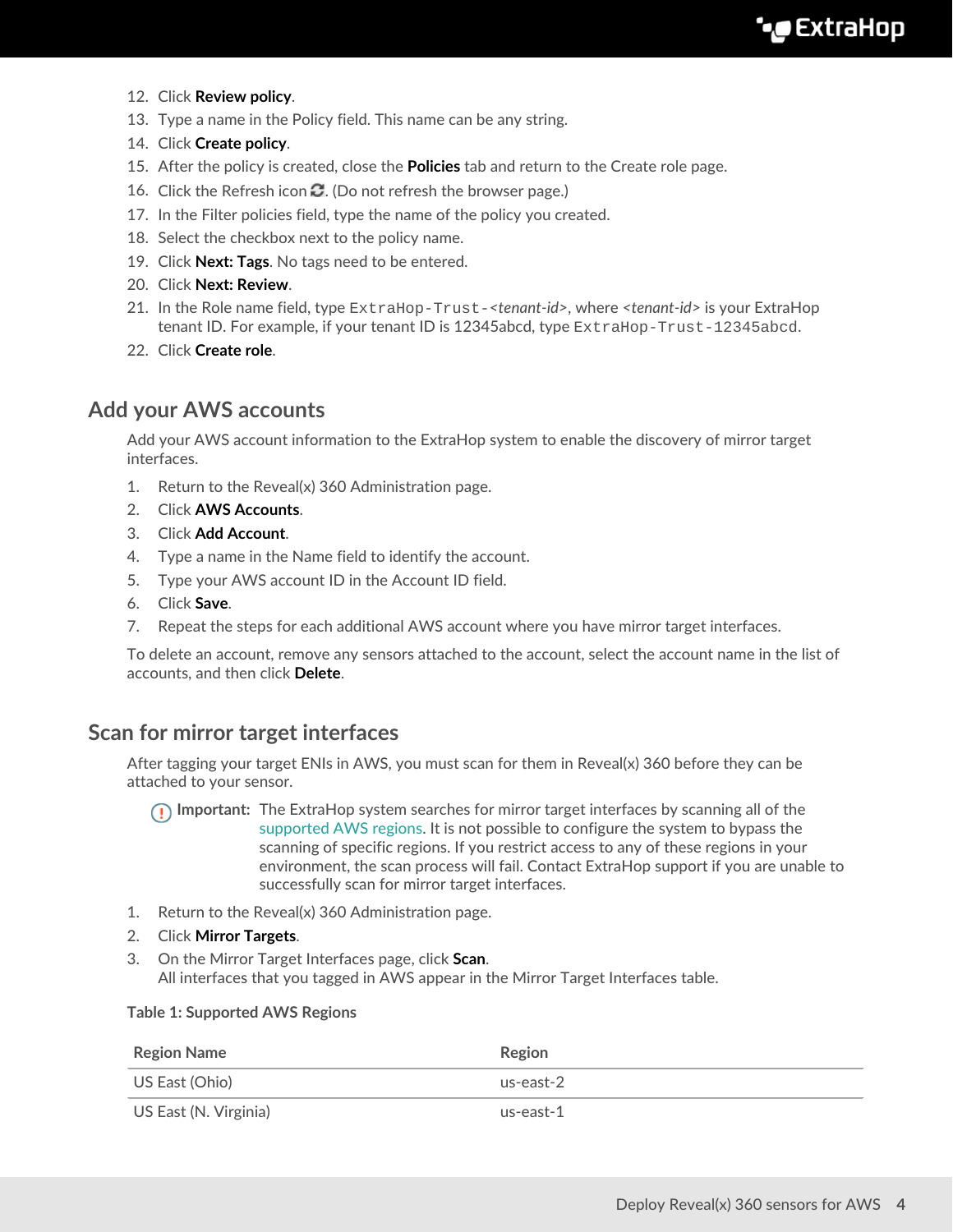| <b>Region Name</b>        | <b>Region</b>  |
|---------------------------|----------------|
| US West (Oregon)          | us-west-2      |
| US West (N. California)   | us-west-1      |
| Asia Pacific (Mumbai)     | ap-south-1     |
| Asia Pacific (Seoul)      | ap-northeast-2 |
| Asia Pacific (Tokyo)      | ap-northeast-1 |
| Asia Pacific (Sydney)     | ap-southeast-2 |
| Asia Pacific (Singapore)  | ap-southeast-1 |
| Canada (Central)          | ca-central-1   |
| Europe (Frankfurt)        | eu-central-1   |
| Europe (Ireland)          | eu-west-1      |
| Europe (London)           | eu-west-2      |
| Europe (Paris)            | eu-west-3      |
| Europe (Stockholm)        | eu-north-1     |
| South America (São Paulo) | sa-east-1      |

# **Add sensors**

You are now ready to add sensors from the Reveal(x) 360 Administration page.

**Important:** Mirror target interfaces cannot be added or removed from the sensor after the sensor is deployed. If you want to change the ENI that the sensor is monitoring, terminate the sensor and deploy a new one with the ENIs you want.

- 1. On the Reveal(x) 360 Administration page, click **Deploy Sensors**.
- 2. Type a unique name for the sensor in the Name field.
- 3. Select a sensor package for your deployment.
- 4. Select an availability zone ID from the drop-down list.
- 5. From the Mirror Targets drop-down list, select the interfaces you want to attach to the new sensor. Only the ENIs that were tagged with your tenant ID and that are in the selected availability zone appear in the list.
- 6. Click **Save**.
- 7. Optional: Select **Enable session key forwarding on this sensor** if you are configuring your Windows and Linux servers to forward session keys. For more information, see [Forward session keys to ExtraHop](https://docs.extrahop.com/8.9/rx360-session-keys)[managed sensors](https://docs.extrahop.com/8.9/rx360-session-keys) E
- 8. Click **Deploy Sensor**.

When the sensor status changes from Pending to Running, you can view metrics, detections, and records for your AWS traffic in Reveal(x) 360 by clicking **Reveal(x) 360 Console** on the Administration page.

# **Create a traffic mirror target**

Complete these steps for each ENI you created.

For more information, see the following AWS documentation: Getting started with Traffic Mirroring  $\mathbb{Z}$ .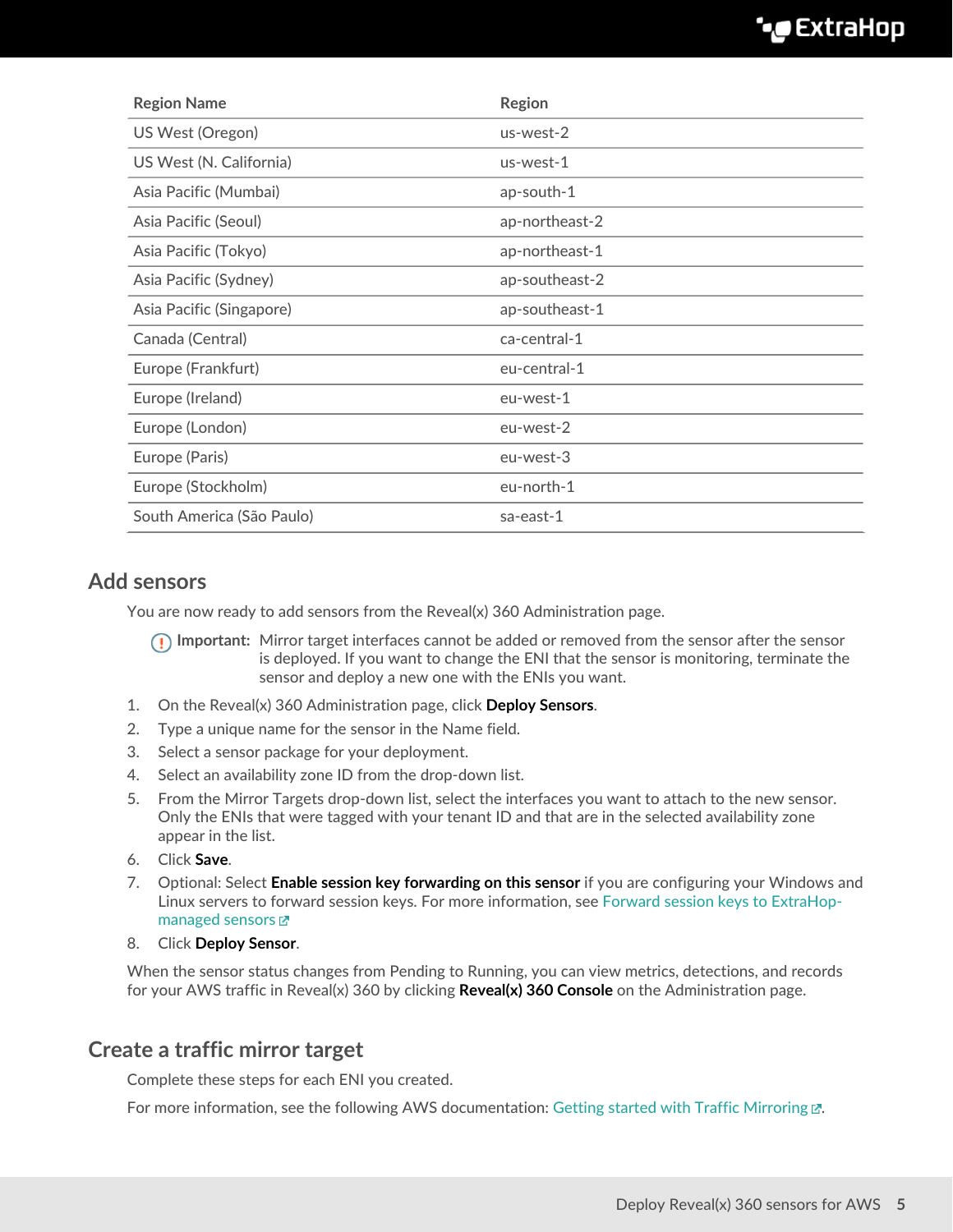- 1. Return to the AWS Management Console.
- 2. From the top menu, click **Services**.
- 3. In the Networking & Content Delivery section, click **VPC**.
- 4. In the left pane, under Traffic Mirroring, click **Mirror Targets**.
- 5. Click **Create traffic mirror target** and complete the following fields:
	- **Name tag:** (Optional) Type a descriptive name for the target.
	- **Description:** (Optional) Type a description for the target
	- **Target type:** Select **Network Interface**.
	- **Target:** Select the ENI you previously created.
- 6. Click **Create**.

Note the Target ID for each ENI. You will need the ID when you create a traffic mirror session.

## **Create a traffic mirror filter**

You must create a filter to allow or restrict traffic from your ENI traffic mirror sources to Reveal(x) 360. We recommend the following filtering rules to help avoid mirroring duplicate frames from peer EC2 instances that are in a single VPC to the Reveal(x) 360 sensor.

- All outbound traffic is mirrored to the sensor, whether the traffic is sent from one peer device to another on the subnet or if the traffic is sent to a device outside of the subnet.
- Inbound traffic is only mirrored to the sensor when the traffic is from an external device. For example, this rule ensures that an app server request is not mirrored twice: once from the sending app server and once from the database that received the request.
- Rule numbers determine the order in which the filters are applied. Rules with lower numbers, such as 100, are applied first.

For more information, see the following AWS documentation: Getting started with Traffic Mirroring @.

**Important:** These filters should only be applied when mirroring all of the instances in a CIDR block.

- 1. In the AWS Management Console, in the left pane under Traffic Mirroring, click **Mirror Filters**.
- 2. Click **Create traffic mirror filter** and complete the following fields:
	- **Name tag:** Type a name for the filter.
	- **Description:** Type a description for the filter.
	- **Network services:** Select the **amazon-dns** checkbox.
- 3. In the Inbound rules section, click **Add rule** and then complete the following fields:
	- **Number:** Type a number for the rule, such as 100.
	- **Rule action:** Select **reject** from the drop-down list.
	- **Protocol:** Select **All protocols** from the drop-down list.
	- **Source CIDR block:** Type the CIDR block for the subnet.
	- **Destination CIDR block:** Type the CIDR block for the subnet.
	- **Description:** (Optional) Type a description for the rule.
- 4. In the Inbound rules section, click **Add rule** again and then complete the following fields:
	- **Number:** Type a number for the rule, such as 200.
	- **Rule action:** Select **accept** from the drop-down list.
	- **Protocol:** Select **All protocols** from the drop-down list.
	- **Source CIDR block:** Type 0.0.0.0/0.